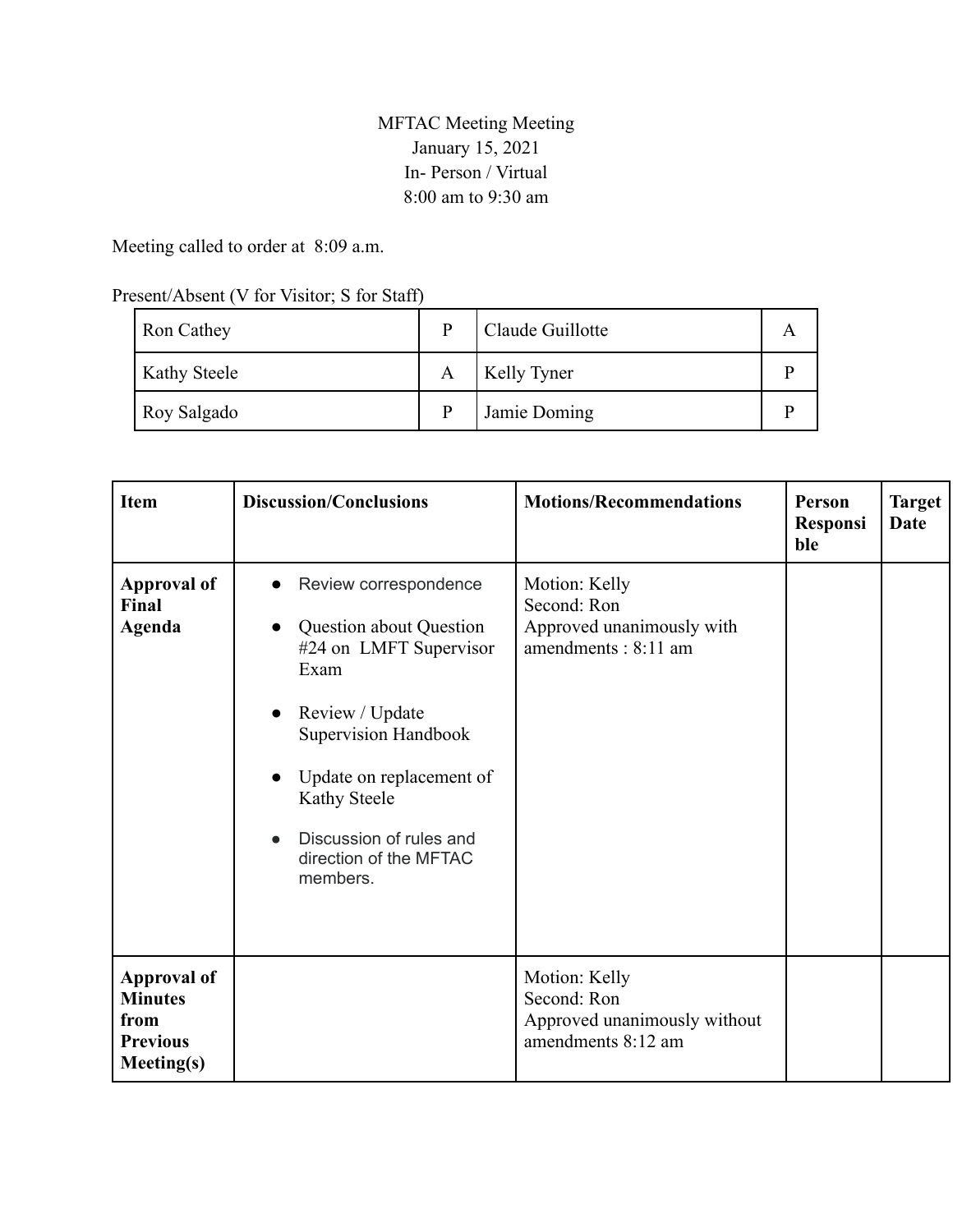| <b>Report on</b><br><b>National</b><br><b>Exam</b><br>C. Guillotte<br>(not present.<br>Report read<br>by Ron) | October: candidates 3.1.2<br>November: candidates 4.2.2<br>December: candidates 3. Results<br>pending<br>Claude also provided information<br>on candidates' universities.                         | October<br>3 Tested; 1Passed; 2 Failed<br>November<br>4 Tested; 2 Passed; 2 Failed<br>December<br>3 Tested; Results pending                                                                                                  |  |
|---------------------------------------------------------------------------------------------------------------|---------------------------------------------------------------------------------------------------------------------------------------------------------------------------------------------------|------------------------------------------------------------------------------------------------------------------------------------------------------------------------------------------------------------------------------|--|
| Corresponde<br>nce<br>R. Cathey                                                                               | Jessica Foreman, PLMFT 1316 -<br>Consideration of "hours accrued<br>during my graduate program be<br>counted toward the required hours<br>of qualified supervision for my<br>license." See letter | Motion by Kelly to accept 100<br>individual supervision hours from<br>Ms. Foreman's graduate program<br>to be applied toward licensure<br>requirements.<br>Second: Ron<br>Approved unanimously without<br>amendments 8:23 am |  |
|                                                                                                               | Lynn Vauclin, LPC (?)<br>Entering CEU hours on LPC<br>Dashboard, resulting in late fee,<br>etc. See letters (2)                                                                                   | Motion by Ron to notify Ms.<br>Vauclin that she will need to<br>comply with the licensing board<br>rules in order to reinstate her<br>license.<br>Second: Kelly<br>Approved unanimously without<br>amendments 8:31 am        |  |
|                                                                                                               | John Navy, BS, MA<br>(lapsed LMFT?)<br>Requesting "reconsideration"<br>Licensed lapsed "several years<br>ago."                                                                                    | Motion for Mr. Navy to refer to<br>the requirements for reapplying<br>for licensure.<br>Second: Ron<br>Approved unanimously without<br>amendments 8:43 am                                                                    |  |
| <b>Work Group</b><br><b>Reports</b>                                                                           | <b>Work Group Assignments</b><br>Kelly - Legislative<br><b>Claude - Licensure and</b><br><b>Supervision</b><br><b>Ron - Rules/Policy</b>                                                          |                                                                                                                                                                                                                              |  |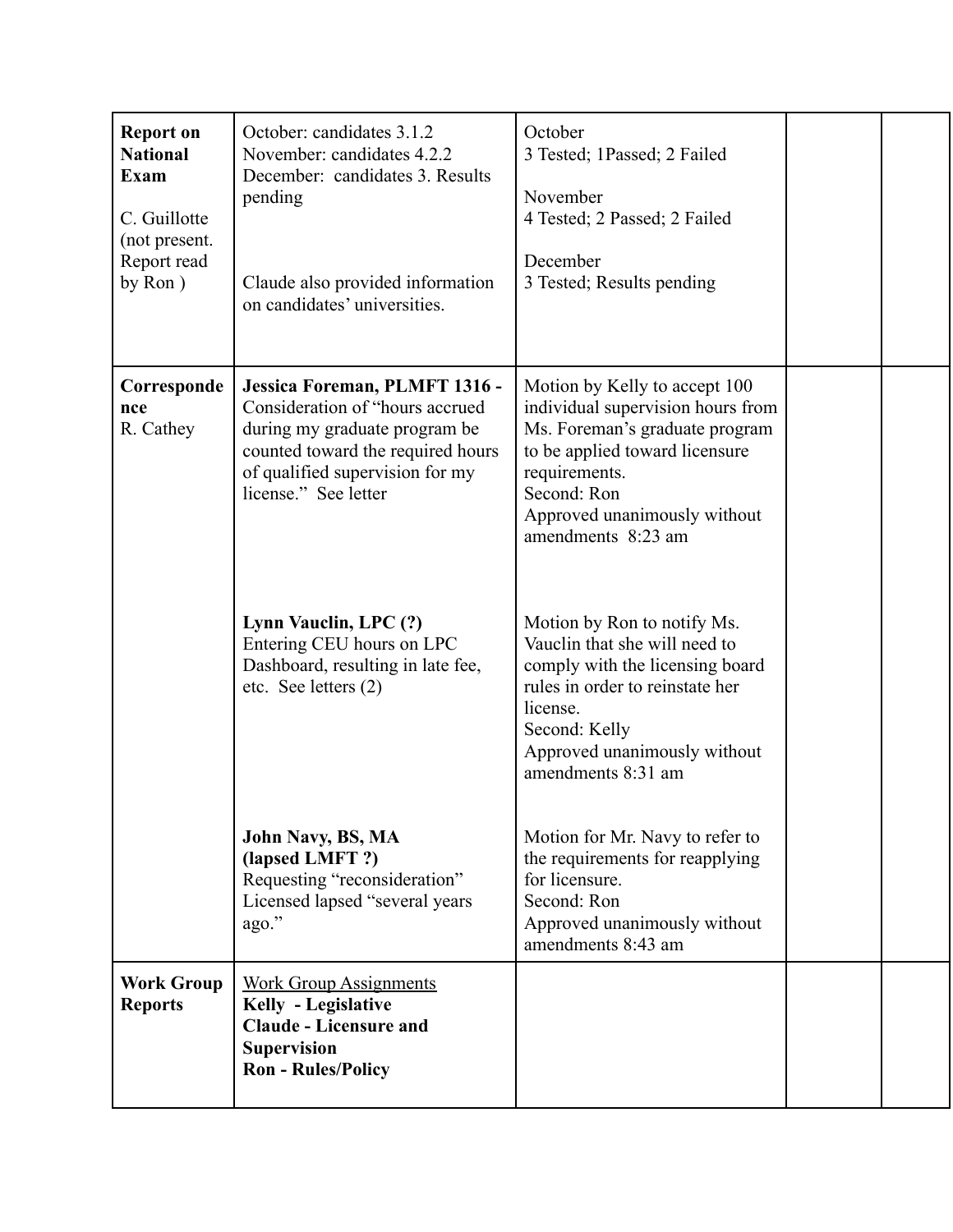| Licensure &<br><b>Supervision</b> | See attached report in Google<br>Drive. | Licensure and Supervision: no<br>report at this time                                                                                                                                                                                                                                                                                                                                                                                                                                                                                                                                                                                                                                                                                                                                                                                                                                                                |       |  |
|-----------------------------------|-----------------------------------------|---------------------------------------------------------------------------------------------------------------------------------------------------------------------------------------------------------------------------------------------------------------------------------------------------------------------------------------------------------------------------------------------------------------------------------------------------------------------------------------------------------------------------------------------------------------------------------------------------------------------------------------------------------------------------------------------------------------------------------------------------------------------------------------------------------------------------------------------------------------------------------------------------------------------|-------|--|
| C. Guillotte<br>(not present)     |                                         | Discussed efforts that the<br>MFTAC can make to ensure<br>increases in licensure. Revisited<br>the idea of providing potential<br>licensees with the option to<br>follow a combined LPC/LMFT<br>track toward licensure as opposed<br>to having to concurrently follow<br>two separate tracks.<br>Maybe set dual licensure renewal<br>at a time that does not conflict<br>with the other renewal times.<br>Also discussed efforts to increase<br>the number of LMFT board<br>approved supervisors. Discussed<br>the idea of also providing a single<br>track for LMFT/LPC dual<br>supervisor credential.<br>Roy suggests ensuring that we<br>seek out information on those<br>Louisiana universities that have<br>graduates who would qualify for<br>LMFT licensure despite the<br>university not having COAMFTE<br>accreditation (but do have a<br>COAMFTE equivalent). Possibly<br>reaching out to these programs. |       |  |
| <b>MFT Rules</b>                  |                                         |                                                                                                                                                                                                                                                                                                                                                                                                                                                                                                                                                                                                                                                                                                                                                                                                                                                                                                                     |       |  |
| R. Cathey                         |                                         |                                                                                                                                                                                                                                                                                                                                                                                                                                                                                                                                                                                                                                                                                                                                                                                                                                                                                                                     |       |  |
| Legislative<br>K. Tyner           |                                         | <b>Legislative:</b> Nothing new at this<br>time. David Spruill's time as<br>Chair of LAMFT is complete. Dr.<br>Theresa Dronet is the new Chair.<br>Kelly to reach out to Dr. Dronet                                                                                                                                                                                                                                                                                                                                                                                                                                                                                                                                                                                                                                                                                                                                 | Kelly |  |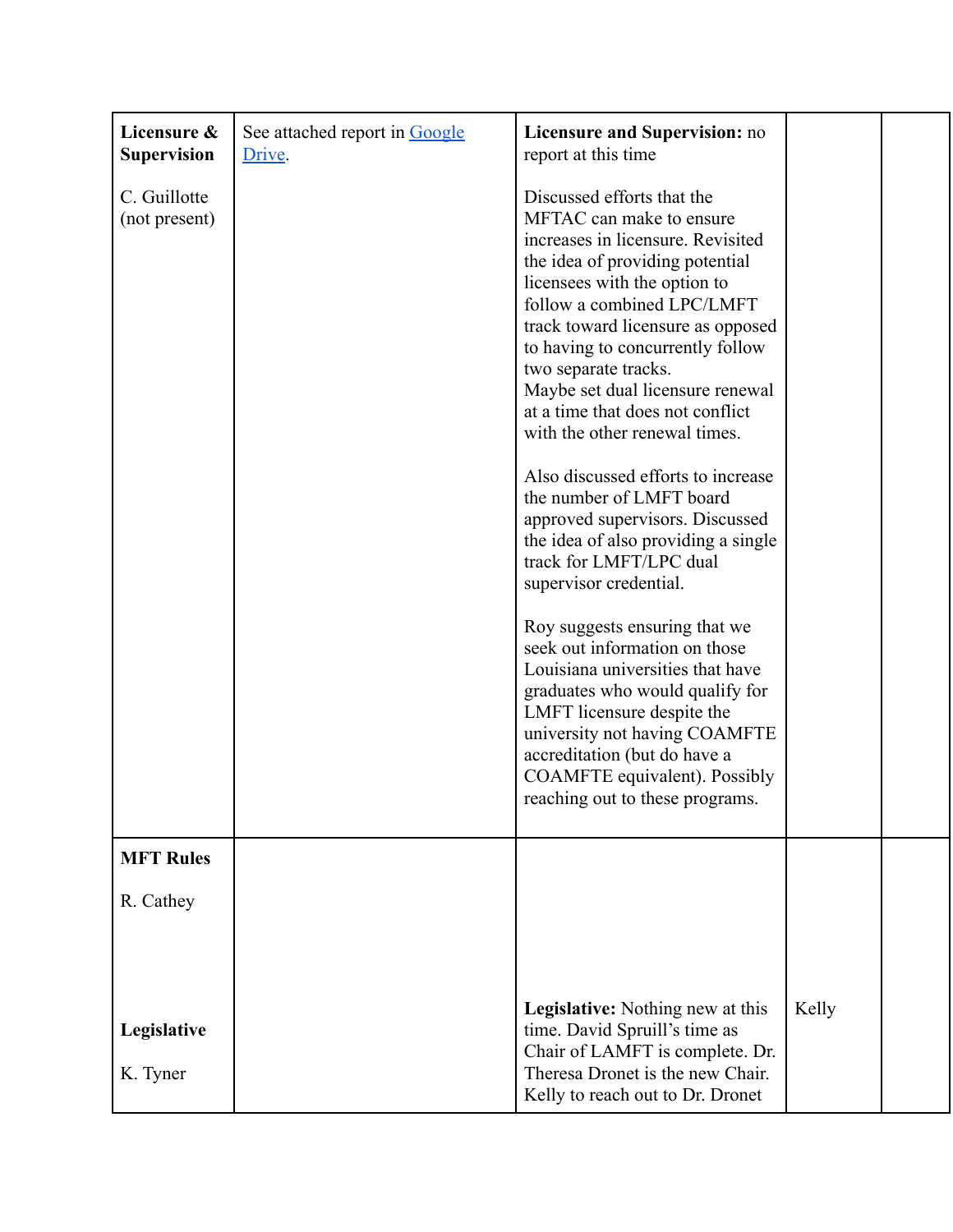|                               |                                                                                                                                                                                                                                                                                                                                                                                                                                             | regarding legislative issues. |  |
|-------------------------------|---------------------------------------------------------------------------------------------------------------------------------------------------------------------------------------------------------------------------------------------------------------------------------------------------------------------------------------------------------------------------------------------------------------------------------------------|-------------------------------|--|
| Policy &<br>Procedure         |                                                                                                                                                                                                                                                                                                                                                                                                                                             |                               |  |
| R. Cathey                     |                                                                                                                                                                                                                                                                                                                                                                                                                                             |                               |  |
| <b>Old Business</b>           | Supervisor exam question<br>(erroneous answer highlighted)<br>Review of Question #24, LMFT<br>Supervisor Exam<br>What is the minimum number of<br>years and hours of supervision of<br>supervision required for LMT<br>Registered Supervisor Candidates?<br>A. 2 years and 36 hours of<br>supervision of supervision<br>B. 1 year and 20 hours of<br>supervision of supervision<br>C. 2 years and 40 hours of<br>supervision of supervision | Correction tabled             |  |
|                               | Update to MFTAC Supervision<br>Handbook                                                                                                                                                                                                                                                                                                                                                                                                     | Tabled                        |  |
| <b>New</b><br><b>Business</b> | Nominations for MFTAC member. Still<br>awaiting news on this.                                                                                                                                                                                                                                                                                                                                                                               |                               |  |
| <b>Items</b> to               |                                                                                                                                                                                                                                                                                                                                                                                                                                             |                               |  |